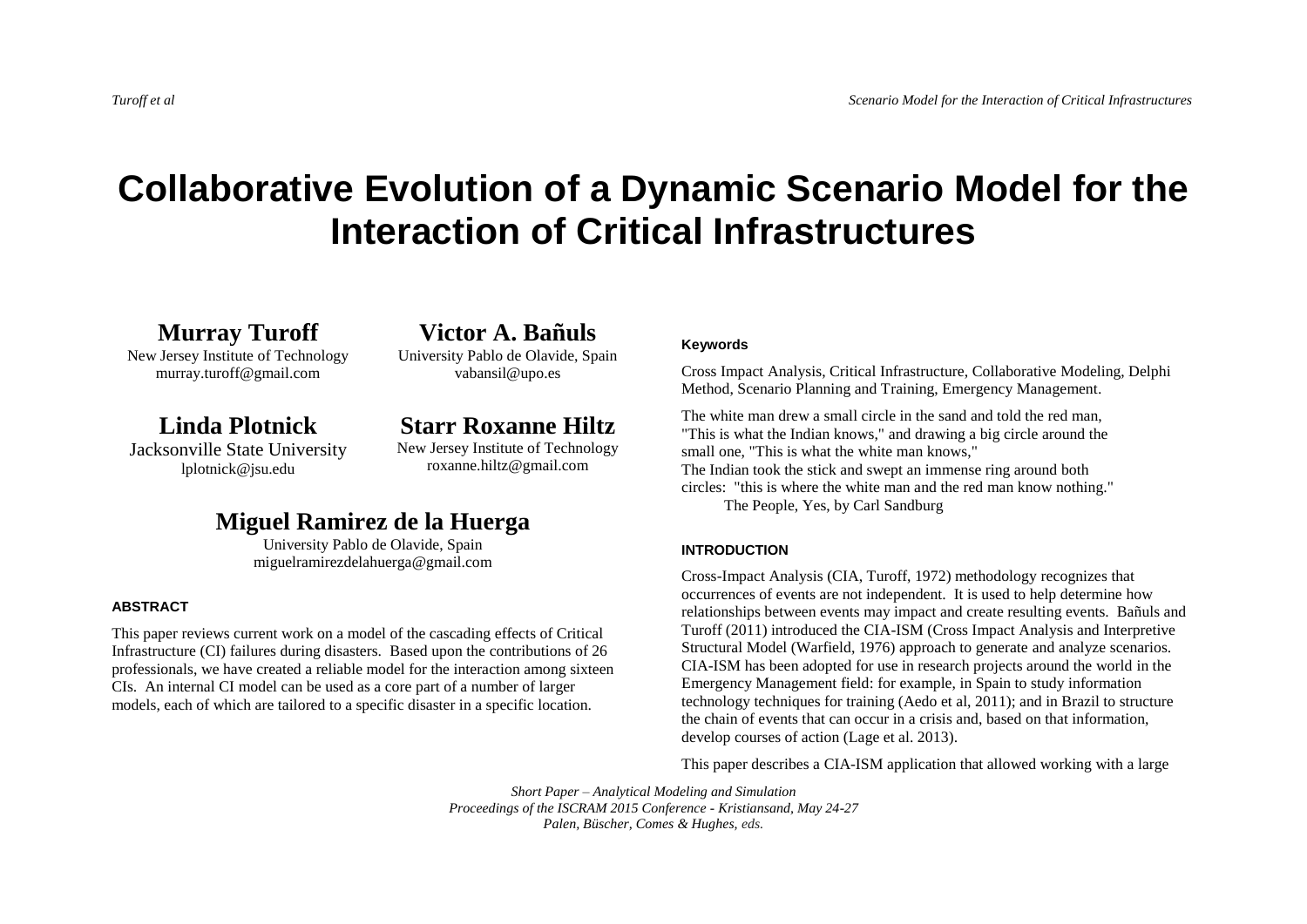numbers of events and estimators to obtain values in the model for the interactions of failures in critical infrastructures during disasters. This research presents a major extension to a prior study (blinded 1) using CIA-ISM to estimate the interactions among critical infrastructure failures during many disasters. The resulting dynamic set of events may be incorporated as a core in a larger number of models. In order to represent the dynamic approach we present four graphical models that are incremental versions of the same working model. Each of the models includes additional information and shows the CIA-ISM capability to filter information as requested by decision makers. Moreover we demonstrate how to generate probabilistic scenarios with the analytical software tool called CIASS (Cross-Impact and Simulation Software). The remainder of the paper describes the procedures and methodology of the resulting model, then ends with reflections on the CIA-ISM methodology.

### **DEVELOPING THE CRITICAL INFRASTRUCTURE MODEL**

### **Events**

For this collaborative modeling process we decided to use a set of very negative events, where for each CI the event is the worst possible outcome - a complete breakdown in the structure or availability of service. The detailed 16 Critical Infrastructure events are:

1. **Fires underway:** There are major fires out of control.

2. **Water supply undrinkable:** The normal water supply is contaminated.

3. **Electrical Energy cutoff:** Electricity is unavailable except for too few portable generators.

4. **Natural Gas supply unusable:** Natural Gas is unavailable; Leaks exist in the system. Tanks of compressed gas are in very short supply.

5. **Sewage untreated:** The sewage system is not functional and has backed up in places.

6. **No Gasoline:** There is no significant store of gasoline for emergency vehicles or public vehicles.

7. **No Airports:** There are no functional local airports.

8. **Emergency Responders lacking:** Trained Emergency Responders are in short supply; many have chosen to help their families; this includes local government and utility maintenance personnel.

9. **Problem/Hazardous Materials:** Chemical Plants, locations of hazardous materials, and contaminants are unsecured and could develop further leakages. 10. **No Medical Service:** Hospitals and clinics cannot fully function; Medical supplies and prescriptions are unobtainable; there is no air rescue functioning; Inadequate maintenance and supplies for ambulances.

11. **No Information and Command System (ICS):** The Internet is not functioning. The local emergency center is cut off from most networked sources. There is no single list and map of all critical facilities in the area; the command center is understaffed and key people are missing.

12. **Community Response Lacking:** Community organizations have not been able to organize to aid response. There are few public shelters. Citizen volunteers are very few in number.

13. **Road Network clogged:** A majority of the roads is not serviceable; Solid waste and construction debris is excessive and blocking roads and rescue attempts; Government Public works and construction companies have not been able to respond to the situation nor coordinate their activities; Public transportation has shut down; some roads have become parking lots.

14. **Public Communications in difficulty:** Public Communication is unreliable; Emergency communications are not fully functional; Cell towers are out of backup energy supplies; Incompatible communication equipment in use among many different response organizations

15. **Local Government not functioning:** Local governments in the area of the disaster are not able to fully function and key people cannot be reached. No security (police, firemen, public services).

16. **Private sources not supportive:** Food shortages are occurring; People are raiding stores for supplies; There is no agreement with supermarkets, hardware stores, etc. to provide needed materials and substances; Homes, on the average, have only a few days of food and liquids; Private organizations are not contributing to the response to this disaster.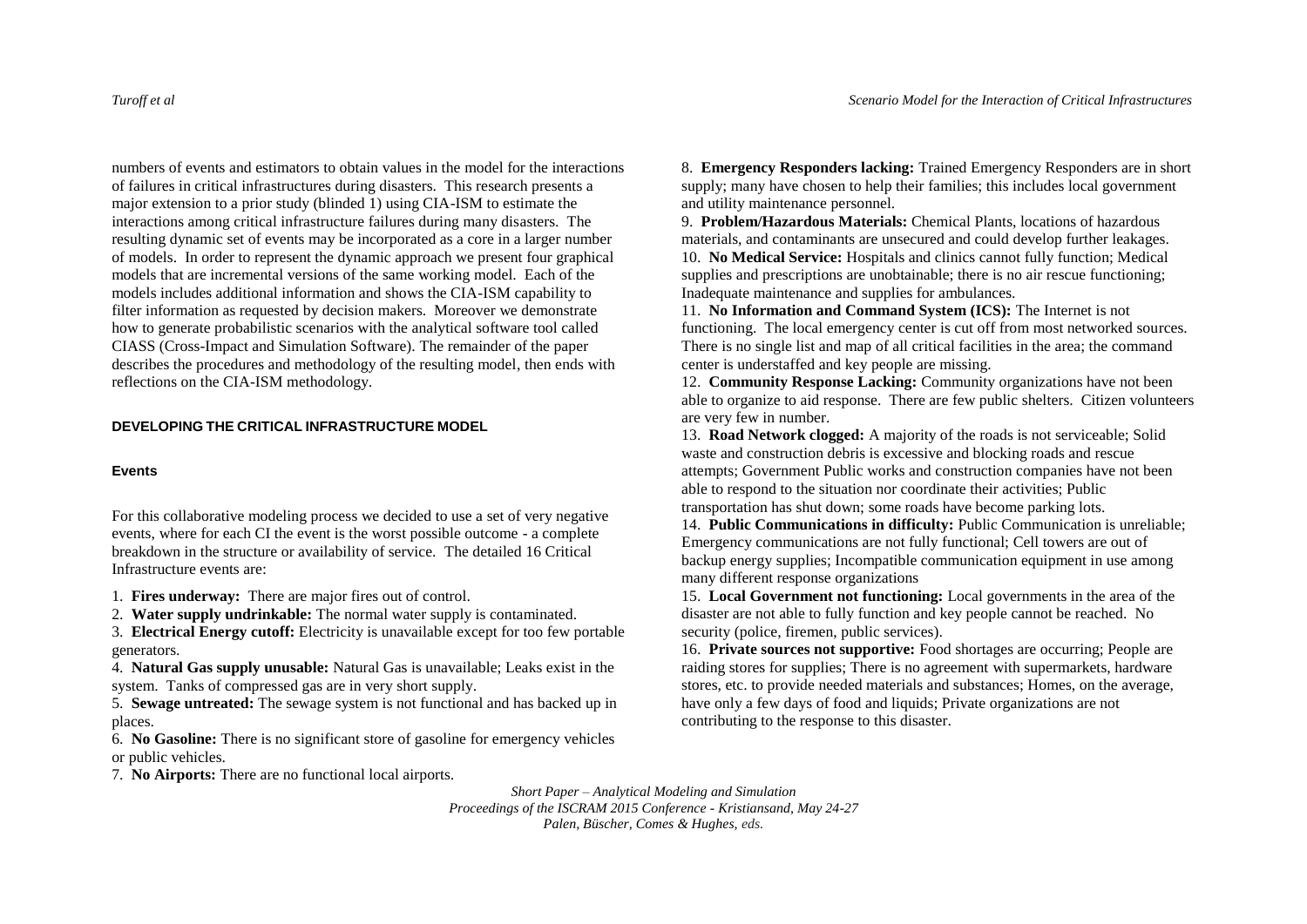### **Participants**

The development of this cross impact model involved a total of 20 initial estimators of the relationships. An additional six experts were called upon to comment on relationships for which the initial 20 estimators had disagreement. Some of the initial estimators also took part in that phase. Of the 26 total participants, 69% were male and 31% were female. The participants were highly educated, with 73% holding or currently pursuing doctoral degrees. On average, the participants had over 11 years experience in academia, 14 years experience in management, over 10 years experience as first responders and/or in EM planning, almost 10 years in medical EM, and over 14 years in engineering. Many participants had years of experience in a variety of roles.

### **Process**

For each assumption (the 16 positive outcomes that were the reverse of the negative events), we asked the participants to assess the impacts of that positive assumption on the other 15 negative events. If agreement on a relationship existing or not was equal to or greater than 2/3 of the total used the voted probability values. If the agreement on the vote was less than 2/3 we considered it to be a severe disagreement. There were 93 severe disagreements in the initial round of this Delphi process. We went back to the contributors and a few additional professionals and asked them to specifically comment and explain why they felt there was or was not a relationship.

### **Table 1: Initial results for estimates made by 20 contributors.**

| <b>Relationship types</b>                     | <b>Number</b> |
|-----------------------------------------------|---------------|
| Complete Agreement                            | 10            |
| Majority agreement $\Rightarrow$ 2/3 of votes | 95            |
| Majority for no relationship                  | 42            |
| Severe Disagreements $< 2/3$ of votes         | 93            |
| <b>Total</b>                                  | 240           |

There were 13 respondents for this phase and an average of nine comments each for the 93 disagreements. In eliciting comments we expressed a need to identify

the specific causation relationship. The result was a 40 page document of all the comments for the 93 items; email the first author for a copy. Since the larger values have the most influence, we use ISM by first taking the largest  $C_{ii}$ , convert them to a direct graph with values of 1, all the remaining being 0. Our study resulted in the following distribution of the 240 relationships among our 16 critical infrastructures (Table 1).

Previous Delphis dealing with complex problems requiring many respondents of different types suggest that as you add more contributors, the number of disagreements or differences of viewpoints increases (Linstone and Turoff, 2011). This often occurs when one tries to take single predictions and examine the interaction possibilities between them such as in a prior study of the Steel and Ferroalloy industry (Goldstein 1975) and the investigation of the ethical, social, and legal implications of biomedical research (Goldschmidt 1996). With the resolutions of the 93 severe disagreements, we obtained a new result for which we took the largest relationships in turn to come up with the first four models developed by applying CIA-ISM.

### **EVOLUTION OF THE DYNAMIC SCENARIO MODEL**

The CIA produces a set of coefficients called  $C_{ii}$  which express the degree of influence of the j-th event on the i-th event. This can be represented as a directed graph made up of all the  $C_{ii}$  vectors between the j and i event directed to event i. Each  $C_{ii}$  is between minus infinity and plus infinity and the larger the value the greater is the influence of the j-th event on the i-th event occurring or not occurring (if negative). We assumed all events to be "bad" except for the j-th event and asked about the impact of the non occurrence of a critical infrastructure failure (inverse of the i-th event) which caused all the derived  $C_{ii}$ s to be positive. (In the case of a bad event (i) not occurring, other events will either stay the same or get better).

In table 2 the numerical evolution of the dynamic scenario model can be found. Note only the  $2<sup>nd</sup>$ ,  $3<sup>rd</sup>$ , and  $4<sup>th</sup>$  models use the same 6 of the 93 severe disagreements (SD). Since the larger values have the most influence, we use the method of ISM in the following way. We start taking the largest  $C_{ii}$ 's and convert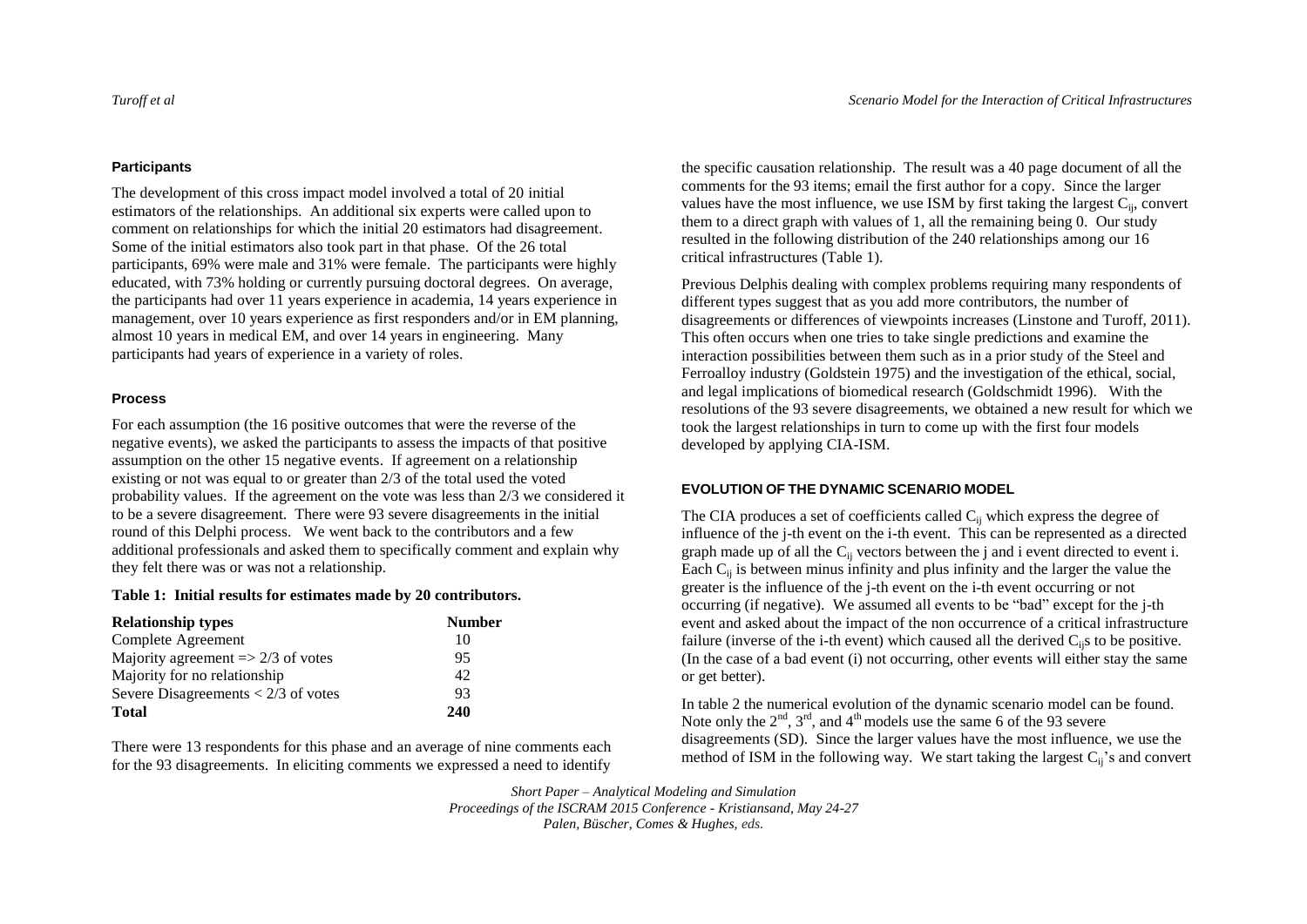them to a direct graph with values of 1 and all the remaining being 0.

**Table 2: Models based upon the resolution of the 93 disagreements** (A=Complete agreement; R=Majority agreement; SD Severe Disagreement resolved)

| <b>Model</b> | $C_{ij}$<br>Value | % of $C_{ii}$<br>distribution | Percentile | A | R  | <b>SD</b><br>resolved | <b>Total</b><br>∪∺ | No impact<br>$C_{ii} = 0$ |
|--------------|-------------------|-------------------------------|------------|---|----|-----------------------|--------------------|---------------------------|
|              | 2.86              | 5%                            | 95%        | 4 | 6  |                       | 10                 | 39                        |
| 2            | 2.52              | 12%                           | 88%        | 4 | 14 | n                     | 24                 | 39                        |
| 3            | 2.29              | 15%                           | 85%        |   | 19 | 6                     | 30                 | 39                        |
|              | 2.07              | 20%                           | 80%        | 6 | 28 | 6                     | 40                 | 39                        |

<sup>(</sup>A=Complete agreement; R=Majority agreement; SD Severe Disagreement resolved)

Whenever there is a link such that event *i* influences event *i* and there is also a link such that the j event influences event i (bi-directional influence), the ISM method creates a mini scenario combining the i-th and j-th event into a single event. As we take more C<sub>ij</sub> values we can often establish more combinations of mini scenarios that should be treated as a collection of mini scenarios, each of which can be treated as a single event. This reduces the complexity of the initial set of events to a set of macro events, which provides useful insights into what are the fundamental relationships in the set of scenario events. The following graph gives the number of  $C_{ii}$ 's from zero to the highest values.

Our ISM modeling starts with the largest absolute values and works down. The desirable stopping point depends on the use one wants to make of the model. Here we illustrate for potential cutting points.

The four faint vertical lines represent the point where each model starts using the  $C_{ii}$  from the left end to the right line. The farthest line to the right is model 1, then moving left models 2, 3, and 4. That is, each evolutionary model *n* includes all the  $C_{ii}$ 's of the previous model *n*-1 plus an increment of at least one additional  $C_{ii}$ .

There are 201  $\rm C_{ii}$  values greater than zero out of the 240 possible relationships among the 16 Critical Infrastructure Failures. We could create 201 different graphical models to illustrate the dynamic evolution of the scenario. We carry the process in this case to a fourth model that shows the ultimate dominance of one crucial event that one should always try to insure does not occur.



**Figure 1: Cij Histogram after Solving Severe Disagreements**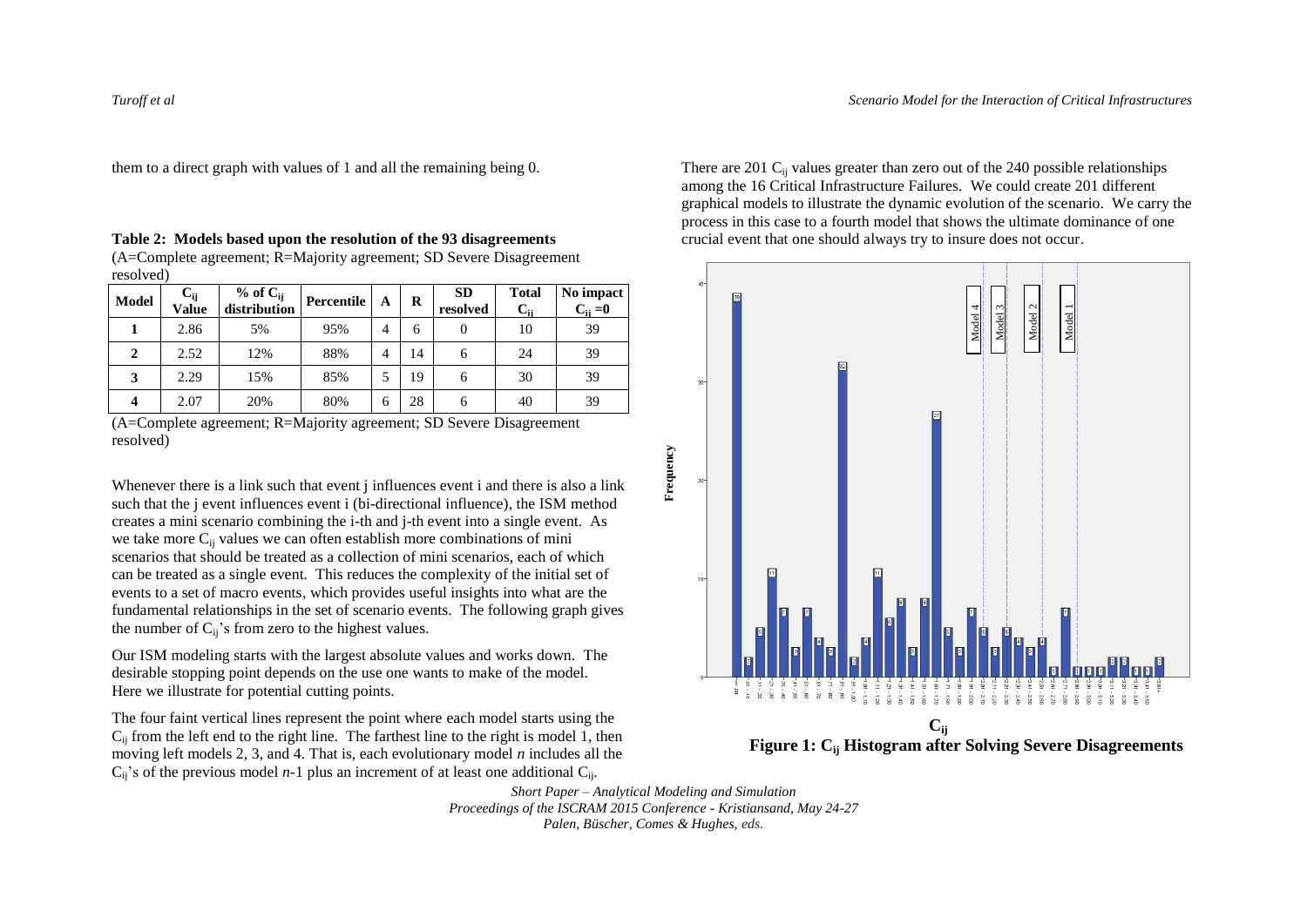### **Model 1**

The first model uses only the 10 largest  $C_{ij}$  values and represents approximately 5% of all the non-zero  $C_{ij}$  values. It did not use any of the resolved severe disagreements. We have two cases of two events being condensed into one macro event or mini scenario. The shading indicates the macro event or mini scenario. Only the largest 10 links were used in this model and we had two clusters. If there is no command and control system then the pubic community is in difficulty, or vice versa. The two cannot be separated. The second combined event is a lack of emergency responders and medical problems. Since the primary goal of emergency managers is usually reducing deaths, this is not a surprise either. Only half the CIs have been connected in this model



**Figure 2: Model 1 – Digraph for Cij > 2.86**

In the above there are two mini scenarios with two events each (shaded). What this means is that there is no sense in considering the two events in a miniscenario as separate events as they will act together with respect to the outcome. Both events in the mini-scenario will either occur or not occur together. If one occurs, the other will occur.

### **Model 2**

This model is based upon 24  $C_{ij}$ s. This is the first model that includes all of the events.



**Figure 3:** Model 2 – Digraph for  $C_i$   $> 2.52$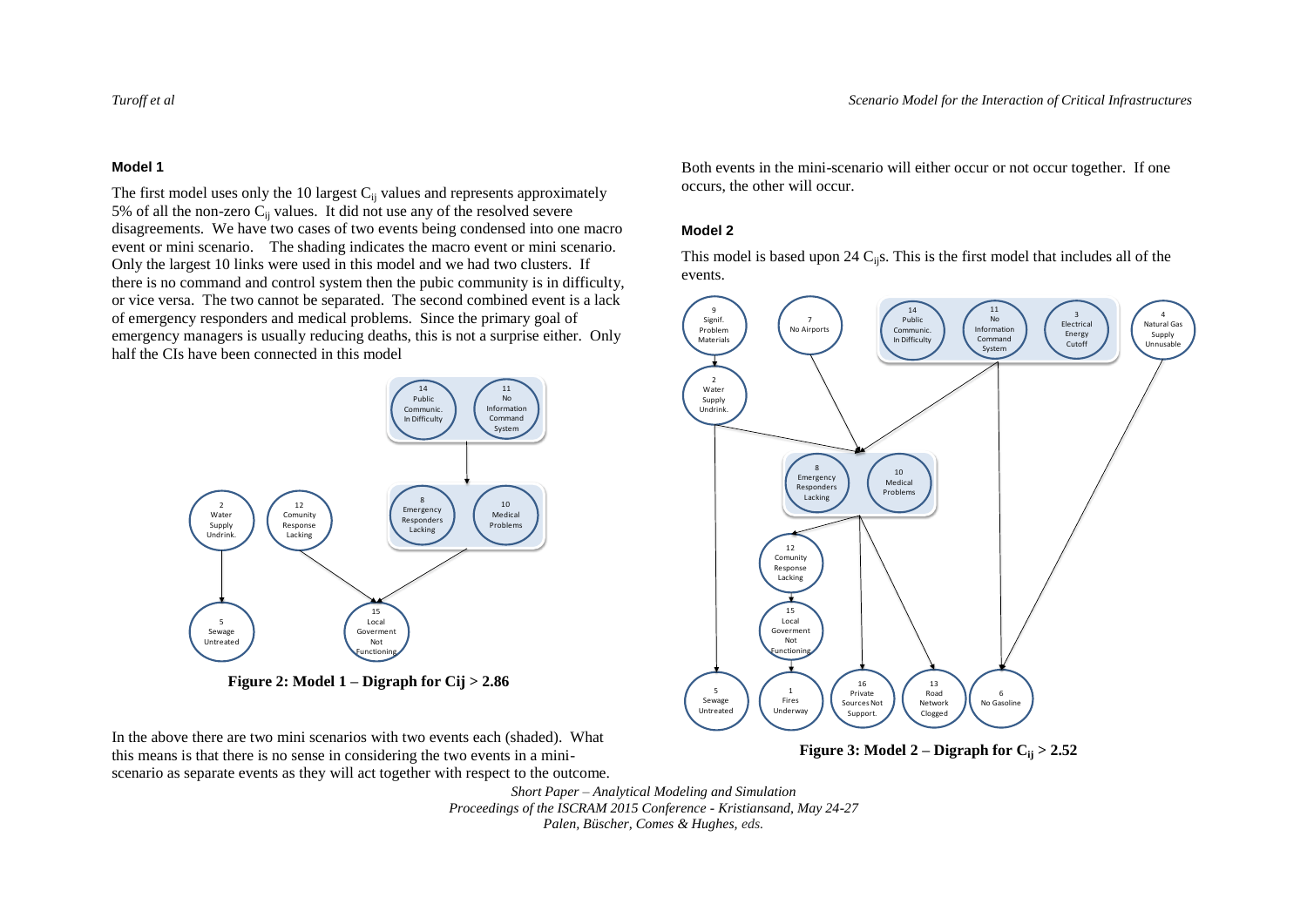4 Natural Gas Supply Unnusabl

We now see a mini-scenario made up of three of the original 16 events. It is the preferred model to get an insight into the strongest relationships because every event or mini scenario has at least one link to other nodes and every one of the 16 events is present. Six of the resolved severe disagreements are present in this diagram. Now all 16 events are part of the diagram using the  $24$  largest  $C_{ii}$  values. One cluster has been expanded to three events and the third entry is a lack of electricity. Since most places in the US do not require electric generators for cell towers this is not a surprise. In Katrina half hour batteries were the only back-up for cell/communication towers.

### **Model 3**

This is now the result of 30 links.

This next model has eight events condensed into one event and is interesting because the lack of drinking water becomes the factor that makes these eight events become one event.

### **Model 4**

Model 4 is even more condensed with 40 links producing a merger of 11 of the 16 events into one mini-scenario.



**Figure 4: Model 3 – Digraph for Cij > 2.29**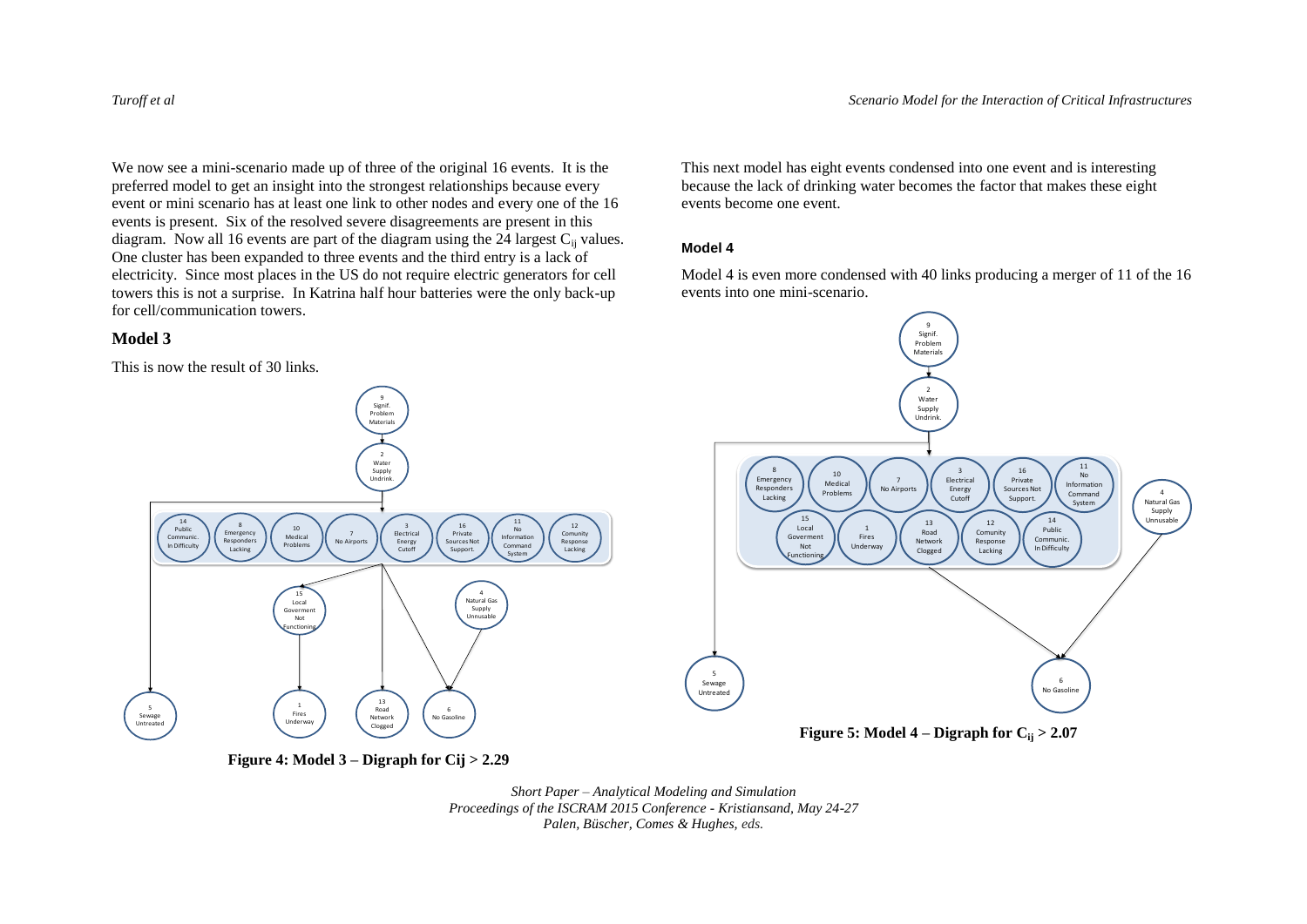It very strongly shows that the single condition of a lack of drinking water is a bad enough condition to cause everything else to fail. There was some of this happening in the Haiti disaster. Level 4 of the structural model is much too condensed to provide much insight into mitigation options and one must really go back to Model 2 to begin asking where mitigation considerations might be most effective. However, if one goes back to the full model we have developed software to be able to change the initial .5 probability on one or more of the 16 Critical Infrastructure events and see the impact on any of the others.

### **The total calculation for decision support**

We have shown four different models to illustrate the evolution of the most reliable scenario attending to the relationships between events. Nevertheless the potential number of scenarios are 16!= 20.922.789.888.000. We have developed software (Cross-Impact Analysis and Simulation Software – CIASS) to allow a person to simulate any scenario by taking any of the events and changing the initial probability from .5 to any value that they want, to see the impact on all the other events (Figure 6). This represents 16 non linear equations where the value of given probabilities is determined by the values of the other 15 probabilities. In this caption a comparison between two hypothetical scenarios is shown.

In scenario 1 we assume that there are fires underway and road network clogged but there is no problem with energy cutoff. In the interface above (Figure 6) you can see that a change made to the hypothesized events 1 (fires underway  $=1$ ), 13  $( \text{roads closed} = 1)$  and 9 (road network clogged  $= 0$ ) impacts other events, thus resulting in higher probabilities of failure and turning reddish. That is, we have a very bad scenario with a potential collapse of other critical infrastructures events (in dark red). In scenario 2 we change the hypothesis about fires underway (we assume that there are no fires so hypothesis =0) and we can see the impact on the rest of the critical infrastructures: a lot of events turn to shades of green that means that the control of fires has a big positive impact. This expands to the right so you can develop a whole set of changes and see the impact they have. The resulting calculation below uses all the impacts and is not restricted to the earlier four graphical models, providing a visualization of the most significant relationships.

### **CIASS**

### **EHelp Simulations**

### Description

This is a simulation of the collanse of CI

| Events<br><b>Scenario 1</b> |                |                                            |               | <b>Scenario 2</b> |          |                   |          |
|-----------------------------|----------------|--------------------------------------------|---------------|-------------------|----------|-------------------|----------|
| Type                        | Fvent N°       | Fvent                                      | Initial value | <b>Hypothesis</b> | Scenario | <b>Hypothesis</b> | Scenario |
| <b>Dynamic</b>              | 1              | Fires underway                             | 0.5000        | $\approx 1.0000$  | 1.0000   | 0.0000            | 0.0000   |
| Dynamic                     | $\overline{2}$ | Water supply undrinkable                   | 0.5000        | <b>E</b> 0.5000   | 0.4759   | 0.5000            | 0.2709   |
| Dynamic                     | 3              | <b>Electrical Energy cutoff</b>            | 0.5000        | <b>E</b> 0.0000   | 0.0000   | 0.0000            | 0,0000   |
| Dynamic                     | 4              | Natural Gas supply unusable                | 0.5000        | <b>72 0.5000</b>  | 0.6533   | 0.5000            | 0.2118   |
| <b>Dynamic</b>              | 5              | Sewage untreated                           | 0.5000        | $ZC$ 0.5000       | 0.4462   | 0.5000            | 0.3316   |
| Dynamic                     | 6              | No Gasoline                                | 0.5000        | <b>72 0.5000</b>  | 0.6452   | 0.5000            | 0,3476   |
| <b>Dynamic</b>              |                | No Airports                                | 0.5000        | rx 0.5000         | 0.5197   | 0.5000            | 0,2435   |
| Dynamic                     | 8              | <b>Emergency Responders lacking</b>        | 0.5000        | <b>72 0.5000</b>  | 0.7968   | 0.5000            | 0.4281   |
| Dynamic                     | 9              | Problem/Hazardous Materials                | 0.5000        | <b>72 0.5000</b>  | 0,7026   | 0.5000            | 0.2614   |
| Dynamic                     | 10             | No Medical Service                         | 0.5000        | rx 0.5000         | 0.6621   | 0.5000            | 0.2758   |
| Dynamic                     | 11             | No Information and Command System (ICS)    | 0.5000        | <b>72 0.5000</b>  | 0.5530   | 0.5000            | 0.1757   |
| <b>Dynamic</b>              | 12             | Community Response Lacking                 | 0.5000        | $ZC$ 0.5000       | 0.7192   | 0.5000            | 0,5064   |
| Dynamic                     | 13             | Road Network clogged                       | 0.5000        | <b>Ø 1.0000</b>   | 1,0000   | 1.0000            | 1,0000   |
| <b>Dynamic</b>              | 14             | <b>Public Communications in difficulty</b> | 0.5000        | <b>72 0.5000</b>  | 0.5289   | 0.5000            | 0.1579   |
| Dynamic                     | 15             | Local Government not functioning           | 0.5000        | <b>72 0.5000</b>  | 0.6831   | 0.5000            | 0,5206   |
| <b>Dynamic</b>              | 16             | Private sources not supportive             | 0.5000        | <b>72 0.5000</b>  | 0.8141   | 0.5000            | 0.3746   |

**Figure 6: CIASS – [www.ciass.org](http://www.ciass.org/)**

### **CONCLUSIONS**

Since its inception, several authors from different domains of knowledge have contributed with different approaches to scenario-generation techniques. Reliance on complex mathematical risk models using solely technical variables has led to disastrous consequences such as the 2007- 2008 collapse of financial markets.